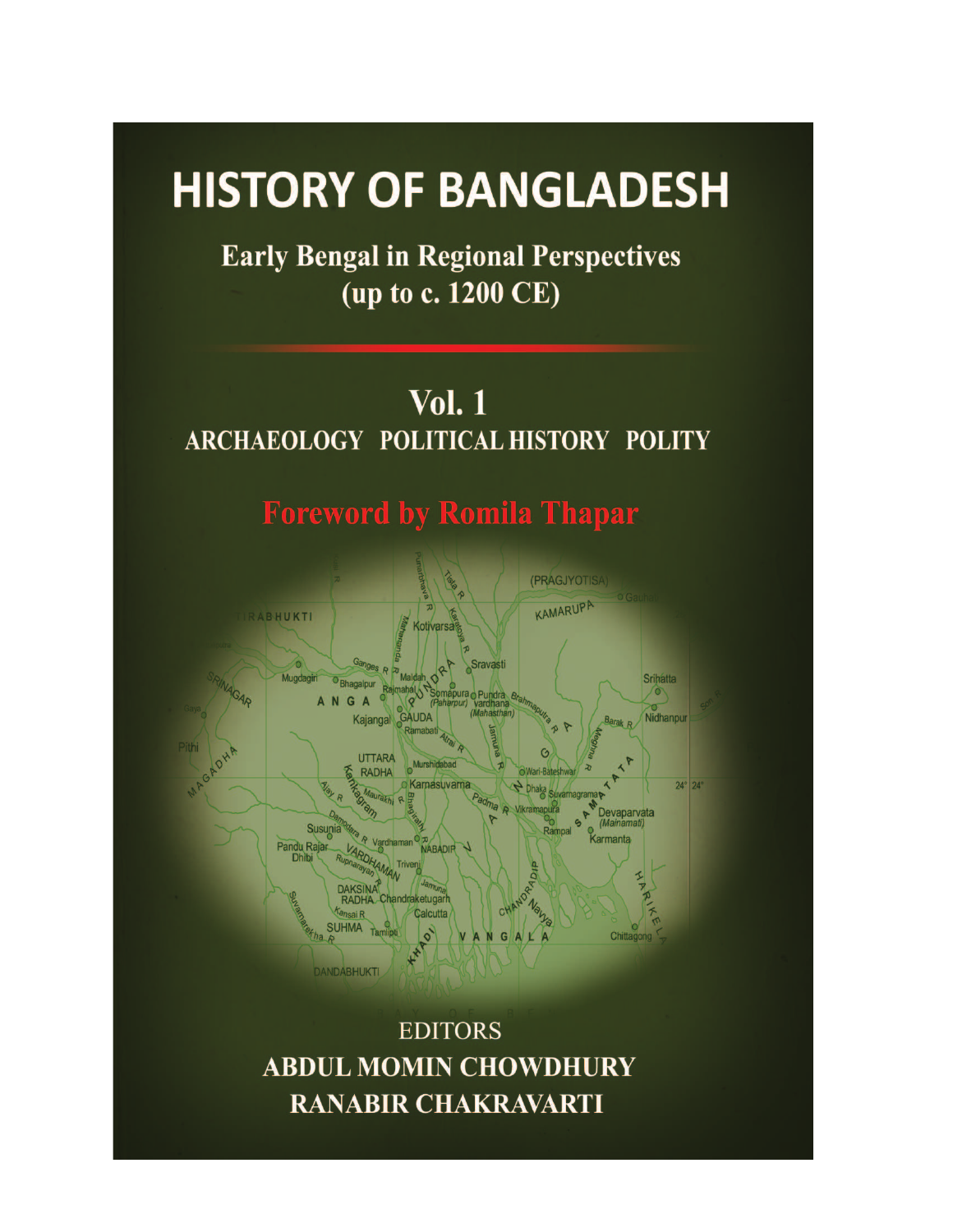# **Price of two Volume Set: BD Tk. 4000.00/-**

**Please order you copies in Bangladesh directly to:** 

## **Dr. Sabbir Ahmed**

General Secretary Phone: (880+2) 9576391, (880+2) 9586714 (Ext. 23) Email: asiaticsociety.bd@gmail.com

or

# **Mr. Zulfikar Ali Bhutto**

Sales Officer Phone: (880+2) 9586714, Mobile: +88 01712128086 Email: asbzali@yahoo.com

## **For India and Abroad**

Pathak Shamabesh Kolkata Abdul Rashid, Manager 3/1, College Row (Opposite College Street Market) Kolkata- 9 Phone: +918697127988, +918336018278 Email: pathakshamabeshkolkata@gmail.com or See the web address of Pathak Shamabesh www.pathakshamabesh.com



# **Asiatic Society of Bangladesh**

5, Old Secretariat Road Nimtali, Dhaka-1000, Bangladesh Phone: (880+2) 9576391 www.asiaticsociety.org.bd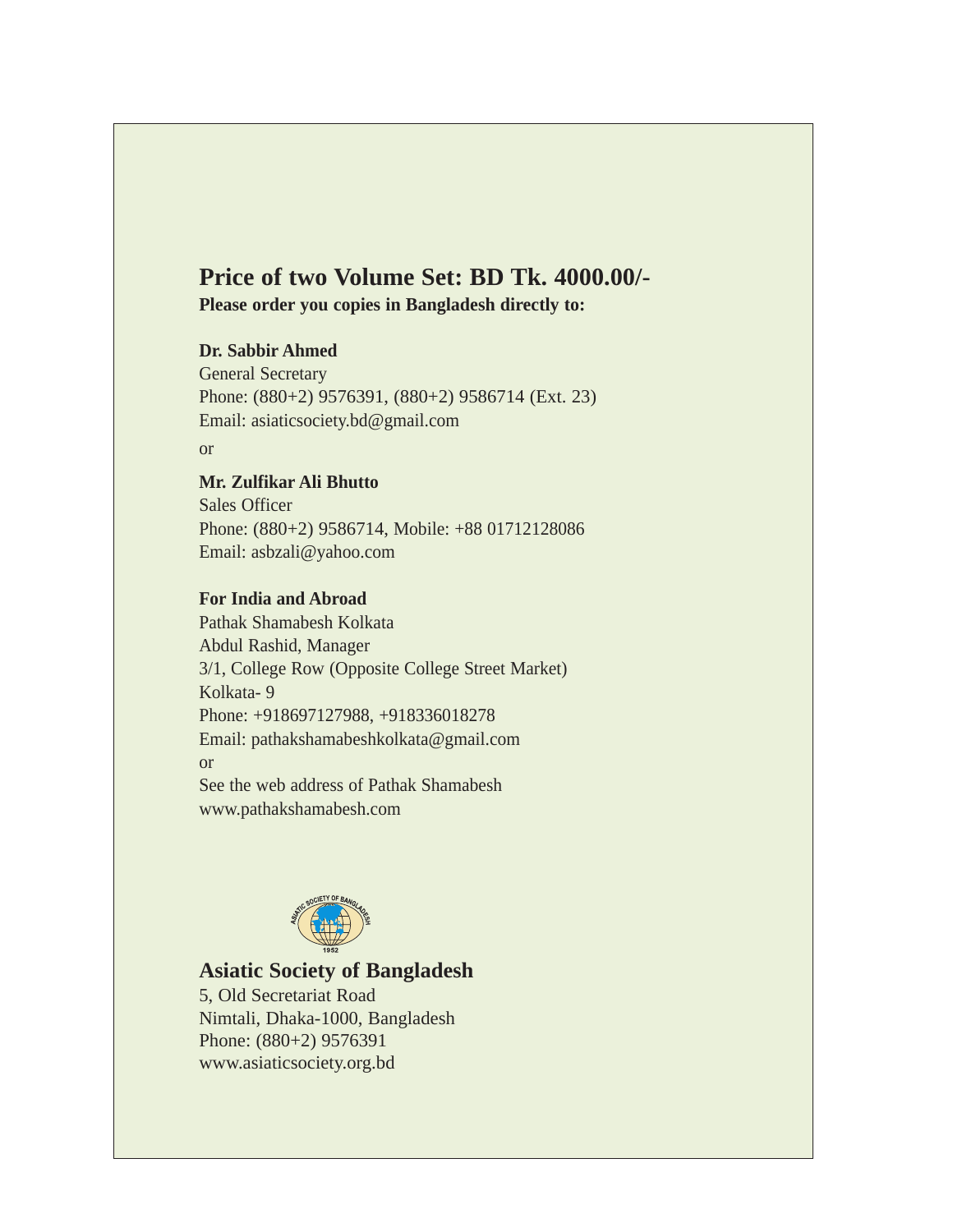

# **ASIATIC SOCIETY OF BANGLADESH www.asiaticsociety.org.bd**

Asiatic Society of Bangladesh proudly announces the publication of The *History of Bangladesh: Early Bengal in Regional Perspectives (up to c. 1200 CE)* in two volumes edited by Professor Abdul Momin Chowdhury and Professor Ranabir Chakravarti under the project titled 'History of Bangladesh: Ancient and Medieval'. Vol. 1 is on **Archaeology, Political History and Polity** and Vol. 2 is on **Society, Economy and Culture**. In these two volumes the remote past of the region called Bengal (Bengal before 1947) has been explored and studied by going beyond the boundaries of modern nation states.

**Professor Emeritus Romila Thapar** (of Jawaharlal Nehru University, New Delhi), internationally acclaimed authority on early Indian history, has graced the volumes by writing the Foreword.

The chapters in the two volumes have been penned by established experts who belong not only to Bangladesh and India, but to various parts of the globe.

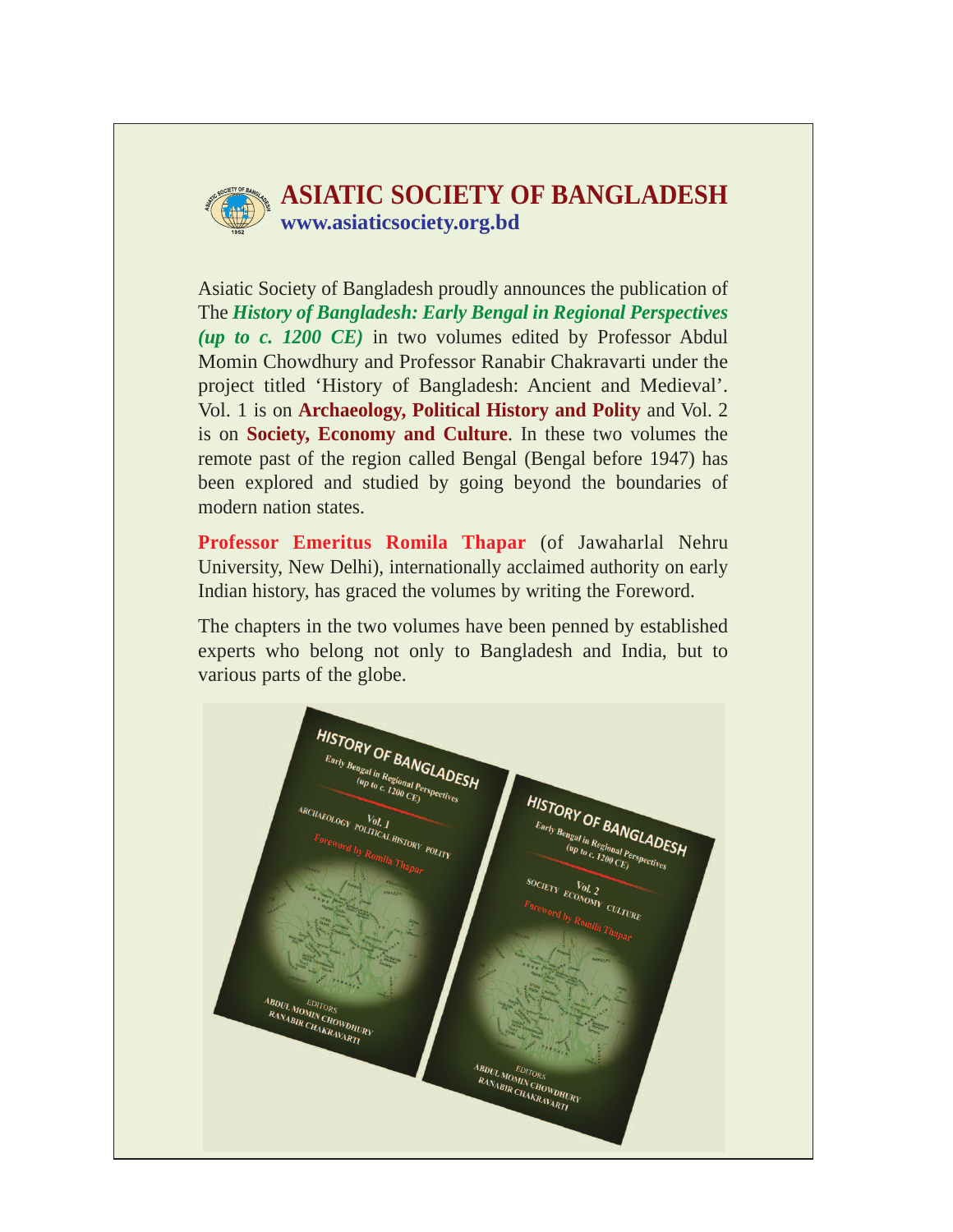# **HISTORY OF BANGLADESH**

**Early Bengal in Regional Perspectives** (up to c. 1200 CE)

 $Vol. 1$ ARCHAEOLOGY POLITICAL HISTORY POLITY **Foreword by Romila Thapar EDITORS ABDUL MOMIN CHOWDHURY RANABIR CHAKRAVARTI** 

The first volume looks into the historical geography of the ancient region and its inhabitants by combining perspectives of historical geography and anthropology; it also pays meticulous attention to the pre-literate phase in the early history of Bengal. One of the salient features of this volume is the thrust on field archaeological materials which offer the most reliable window to grasp the transition from the pre-literate to the early historic times (up to c. 300

CE). Elaborate discussions on political history have been also accommodated as new epigraphic and numismatic sources have led to the considerable rewriting of the political history of the regions and sub-regions (especially of the Pala period and of Southeastern Bangladesh). The understanding of the polity and nature of the state forms another important aspect of discussion in the first volume.

Volume 2 takes a close look at economic life, circulation of money and different media of exchange, social life (including the relevance of the *varna-jati* norms and the question of gender), everyday life, religious beliefs and practices (Brahmanical, Buddhist, Jaina and Ajivika), art activities (terracotta art, sculpture, iconography, painting and architecture) and language and literature. The last point is of crucial significance as the language Bangla is the quintessential marker of identity of the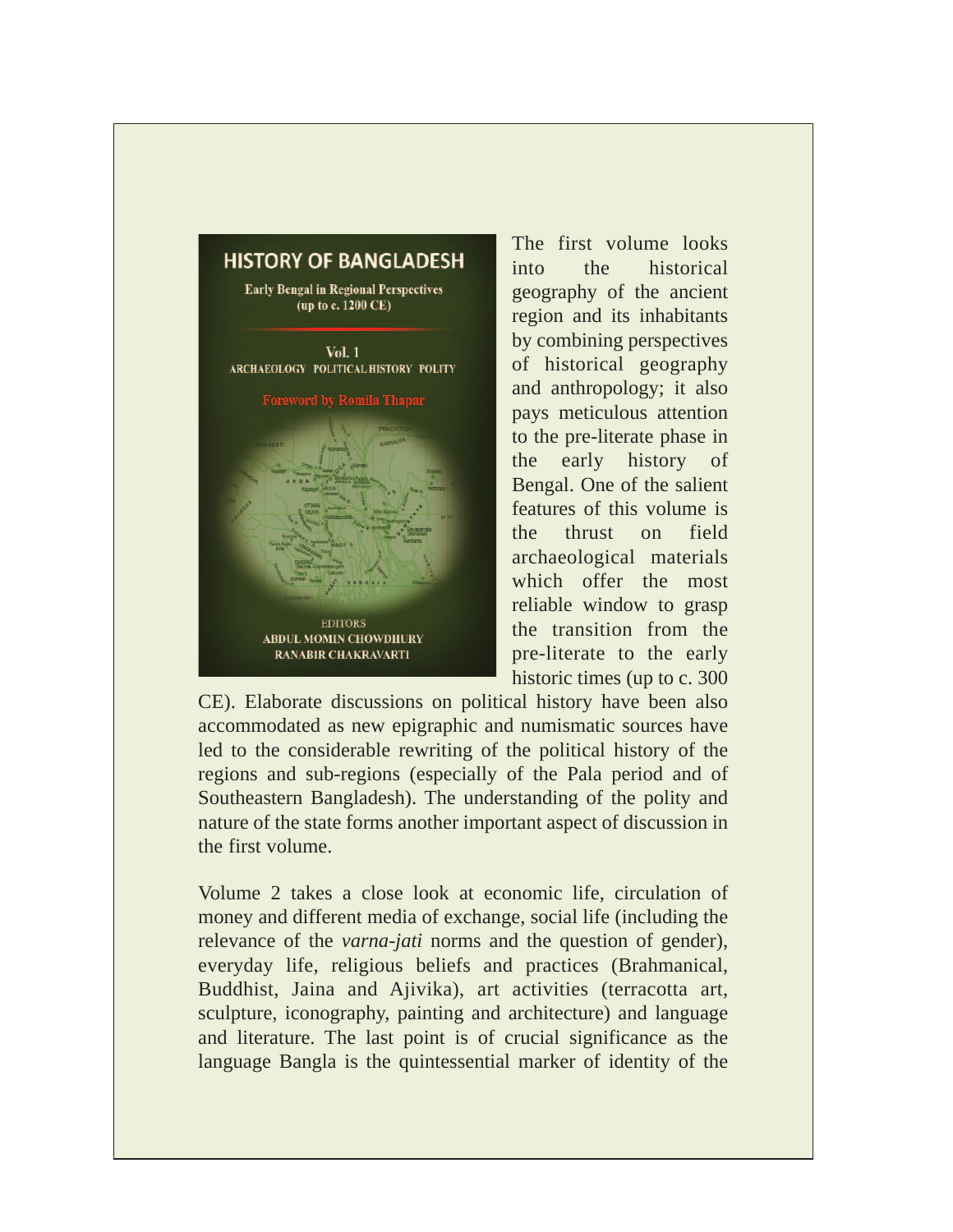inhabitants of Bengal; it is from the ninth-tenth centuries that the earliest traces of the vernacular, Bangla, are traceable in historical sources. Each chapter combines the state of the art of the subject concerned with the specific researches of the contributor(s) who have meticulously highlighted the regional features and the subregional diversities. Rich in empirical details, the chapters offer critical analyses of available data in view of the current historiographical issues and debates.

# **HISTORY OF BANGLADESH Early Bengal in Regional Perspectives** (up to c. 1200 CE) **Vol. 2 SOCIETY ECONOMY CULTURE Toreword by Romila Thapa EDITORS ABDUL MOMIN CHOWDHURY RANABIR CHAKRAVARTI**

**HISTORY HISTORY OF BANGLADESH BANGLADESH Early Bengal Early Bengal** 

in Regional

Perspectives<br>(Up to 1200 CE)

 $\overline{2}$ 

**SOCIETY** ECONOMY<br>CULTURE

**EDITORS** 

BDUL MOMIN CHOWDHU<br>RANABIR CHAKRAVART

 $f(x)$ 

**Asiatic Society** Bangladesh

**OF** 

in Regional

Perspectives<br>(Up to 1200 CE)

T ARCHAEOLOGY

POLITICAL HISTORY **POLITY** 

EDITORS<br>DUL MOMIN <mark>CH</mark>OWDHURY

**ANABIR CHAKRAVARI** 

Guin

**Asiatic Society** 

**Bangladesh** 

The two volumes are expected to fill a long-felt gap in the historiography of early Bengal and will possibly serve as a standard reference work for both the specialist scholars and the general readers.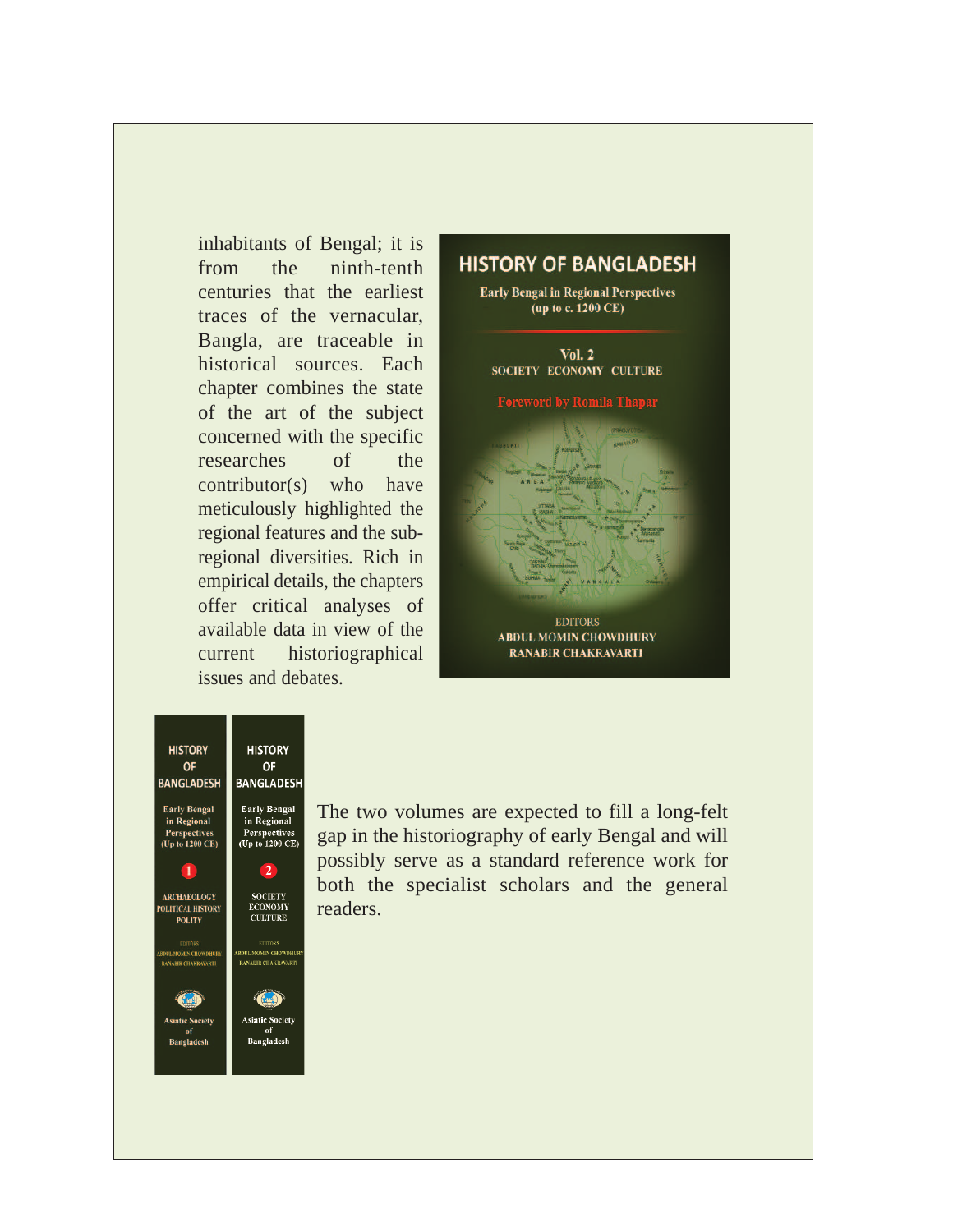# **CONTENTS**

# **VOL. 1: ARCHAEOLOGY POLITICAL HISTORY POLITY**

- **1. Historical Geography** Abdul Momin Chowdhury and Aksadul Alam
- **2. People of Early Bengal: An Uncharted Territory** Ranjit Kumar Bhattacharyya

# **ARCHAEOLOGY**

- **3. Archaeological Cultures: An Overview of Pre-literate Phase Introduction** 
	- **3.1 West Bengal** Bishnupriya Basak
	- **3.2 Bangladesh** Shahnaj Husne Jahan
- **4. Settlement Patterns: Pre and Proto Historic Phase** Md. Mozammel Hoque
- **5. Select Archaeological Sites Introduction**
	- **5.1 Antichak** Rajat Sanyal
	- **5.2 Bhitargarh** Shahnaj Husne Jahan
	- **5.3 Bodhgaya** Rajat Sanyal
	- **5.4 Chandraketugarh** Sharmi Chakraborty
	- **5.5 Jagaddala** Md. Mahabub-ul Alam
	- **5.6 Jagjivanpur and Bangarh: Northern West Bengal** Sheena Panja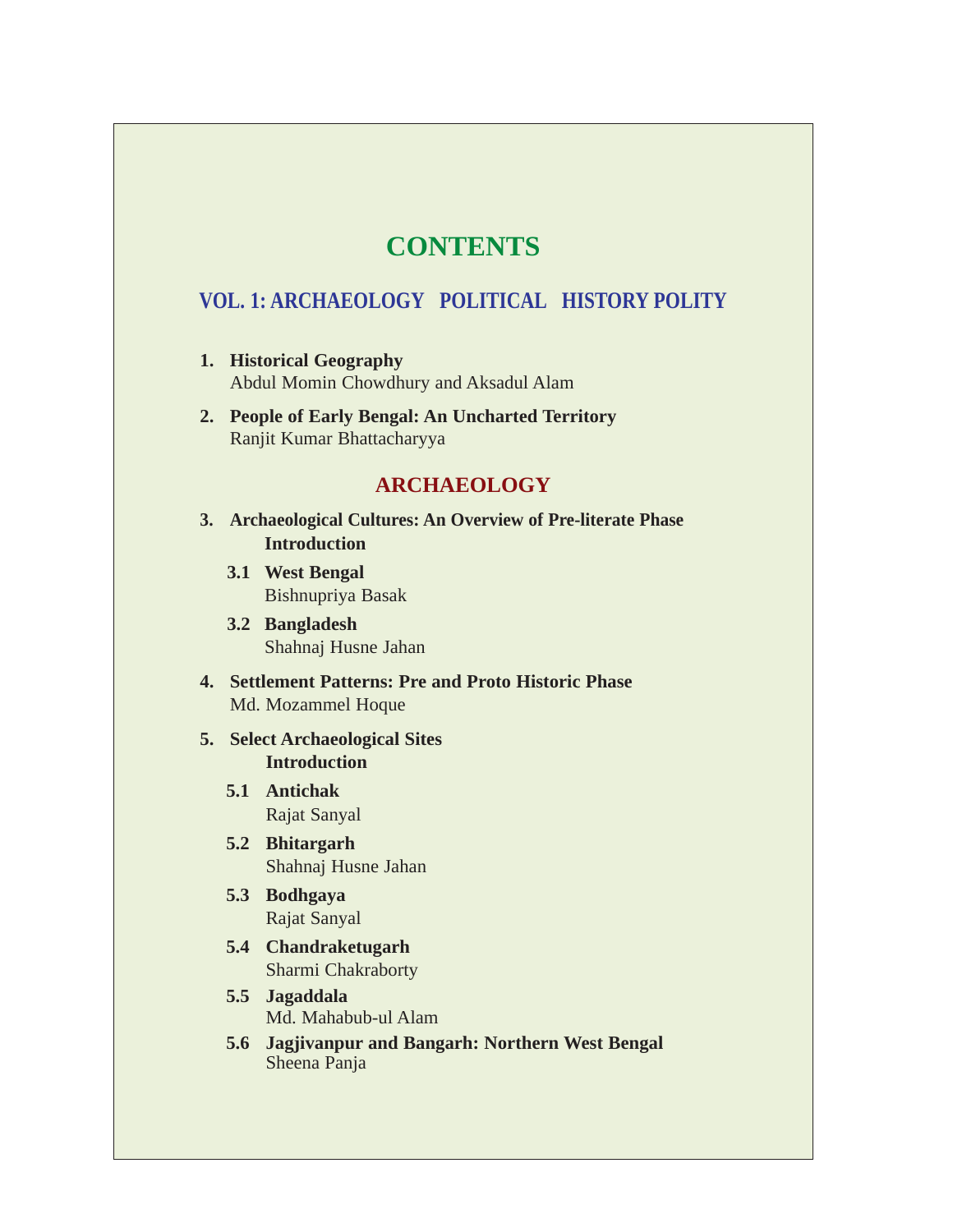- **5.7 Mahasthan** Jean-François Salles
- **5.8 Mainamati**  Mokammal H Bhuiyan
- **5.9 Moghalmari**  Rajat Sanyal
- **5.10 Nalanda**  Rajat Sanyal
- **5.11 Northwestern Bangladesh: Sites and Settlements** Swadhin Sen
- **5.12 Paharpur** Swadhin Sen and Md. Shafiqul Alam
- **5.13 Pandu Rajar Dhibi** Kaushik Gangopadhyaya
- **5.14 Sabhar** Md. Mozammel Hoque
- **5.15 Southwestern Bangladesh: Archeological Explorations** Md. Shafiqul Alam

**Appendix I Rethinking the Archaeological Remains of Bharat Bhayna**  Afroza Khan Mita and A K M Syfur Rahman

**5.16 Tamluk**

Kaushik Gangopadhyaya

## **5.17 Vikramapura**

Sufi Mustafizur Rahman, M. Mamun Dewan, Muhammad Mahbubul Alam, Mohammad Shohrab Uddin, M. Awlad Hossain; Chai Huanbo, Li Yiyuan, Mo Linheng and Yuan Wei

# **5.18 Wari-Bateshwar**

Sufi Mustafizur Rahman and Muhammad Habibulla Pathan

**Appendix II Excavations at Wari-Bateshwar: 2016-17** Md. Mahabub-ul Alam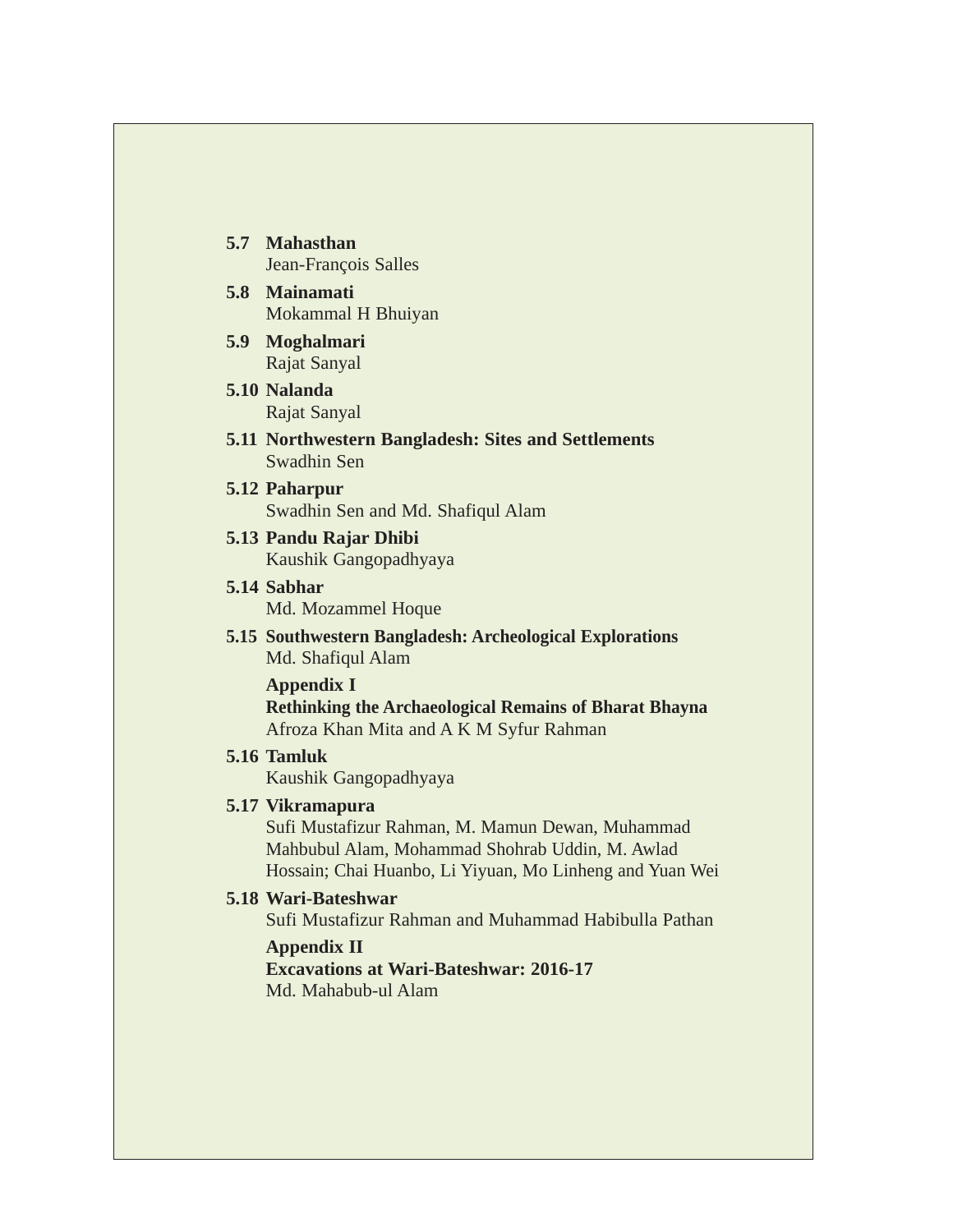# **POLITICAL HISTORY AND POLITY**

- **6. Early Bengal (up to c. 3rd Century CE)** Abdul Momin Chowdhury
- **7. Bengal and the Gupta Realm**  Abdul Momin Chowdhury
- **8. Threshold of Regional Political Entity** Abdul Momin Chowdhury
- **9. Emerging Political Entities in South-East Bengal**  (Vabga-Samatata-Harikela) Shariful Islam
- **10. Pala Realm: Making of a Regional Political Power** Abdul Momin Chowdhury
- **11. The Sena Rule: Towards the Integration of Sub-regions** Abdul Momin Chowdhury and Chitta Ranjan Misra
- **12. State Formation and Polity** Ranabir Chakravarti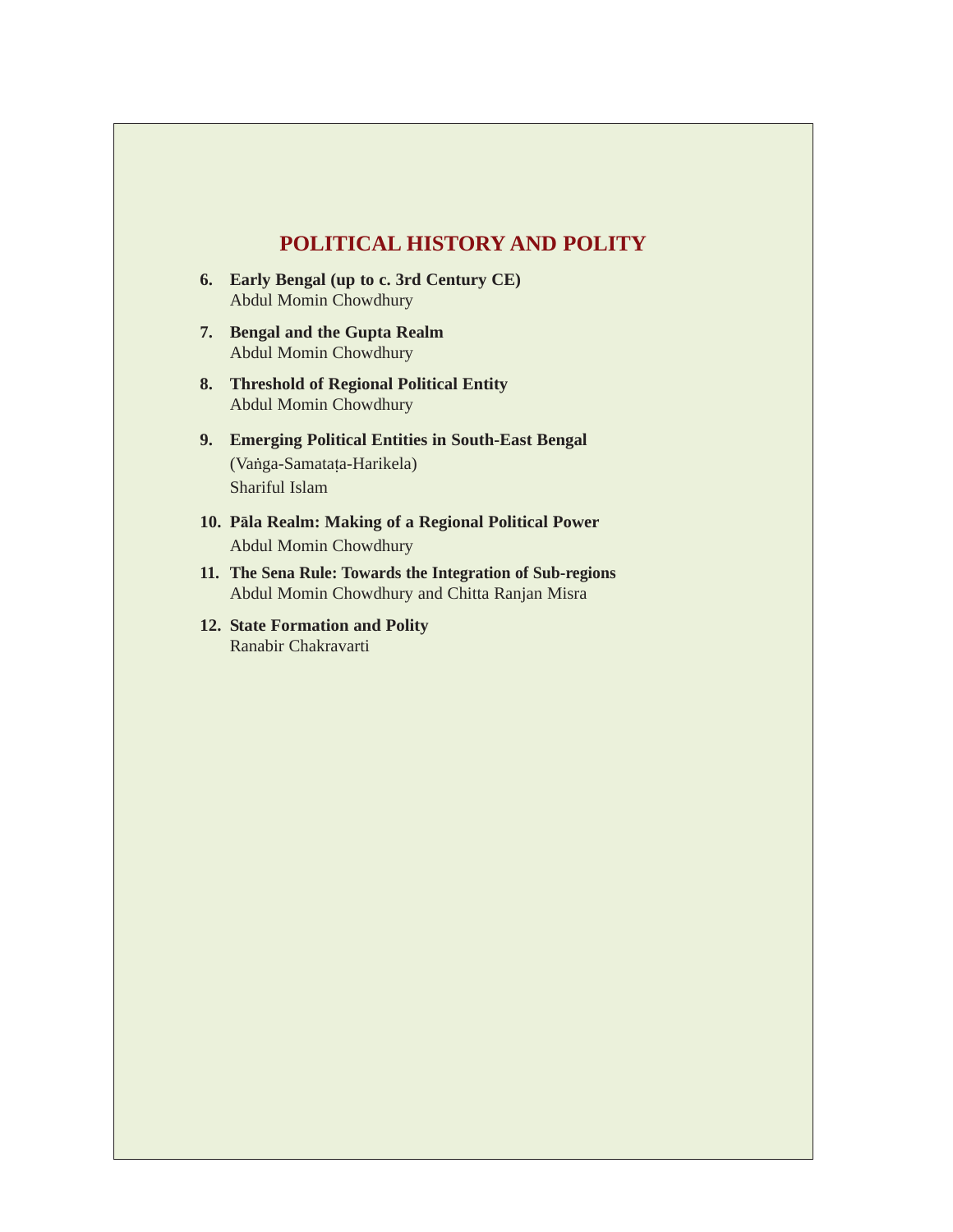# **VOL. 2: SOCIETY ECONOMY CULTURE**

# **SOCIETY**

- **1. Everyday Life in Early Bengal** Suchandra Ghosh and Sayantani Pal
- **2. Social Life: Issues of** *Varna-Jati* **System** Ryosuke Furui
- **3. Social Life of Women** Shahanara Husain

**Appendix I Social History of Women in Ancient Times: Emergent Methodological and Historiographical Issues** Nupur Dasgupta

# **ECONOMY**

- **4. Economic Life: Agrarian and Non-Agrarian Pursuits** Ranabir Chakravarti
- **5. Agricultural Technology** Md. Shahinur Rashid
- **6. Media of Exchange: Reflections On Monetary History** Susmita Basu Majumdar

# **CULTURE**

- **7. Brahmanical Religions** Kunal Chakrabarti
- **8. Buddhism** Sarita Khettry
- **9. Jainism** Nupur Dasgupta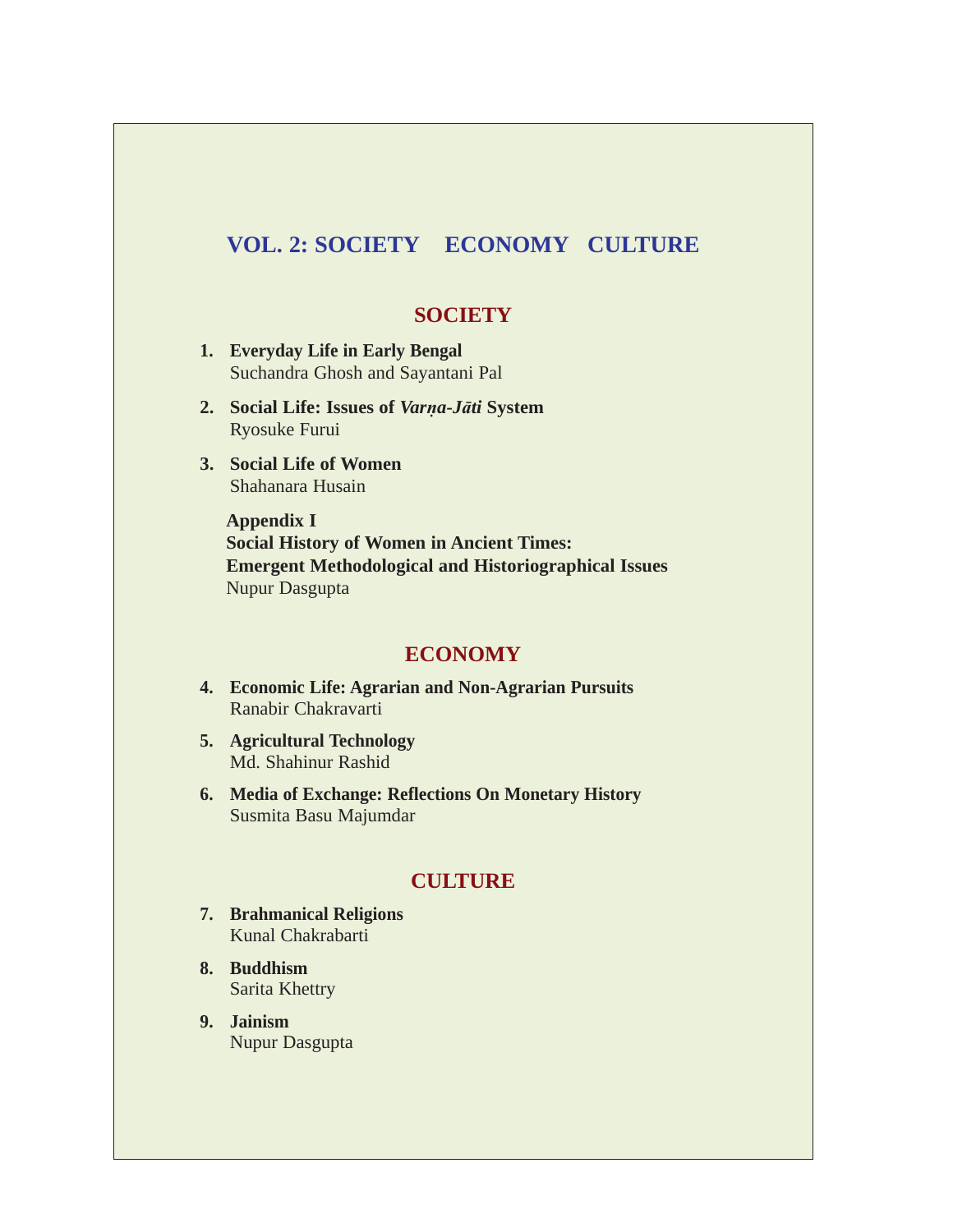**Appendix II The Ajivikas in Eastern India and Bangladesh** Susmita Basu Majumdar

- **10. Terracotta Art** Sima Roy Chowdhury
- **11. Sculpture** Asok K Bhattacharya
- **12. Brahmanical-Buddhist Sculptures: Looking for 'Bengal'ness** Jinah Kim
- **13. Brahmanical Iconography: Aspects of Form and Meaning** R. Mahalakshmi
- **14. Iconography of Stone Sculptures** Gouriswar Bhattcharya
- **15. Architecture** Ganapathy Subbiah and Remya V.P.
- **16. Illustrated Buddhist Manuscripts** Jinah Kim
- **17. Sanskrit Literature** Nupur Dasgupta
- **18. Caryapada** Syed Mohammad Shahed
- **19. Origin and Development of the Bangla Script** Shariful Islam
- **20. Bengal and Southeast Asia: Commercial and Cultural Linkages** Aksadul Alam

**Appendix III Buddhist Cultural Linkages between Bengal and Southeast Asia** Suchandra Ghosh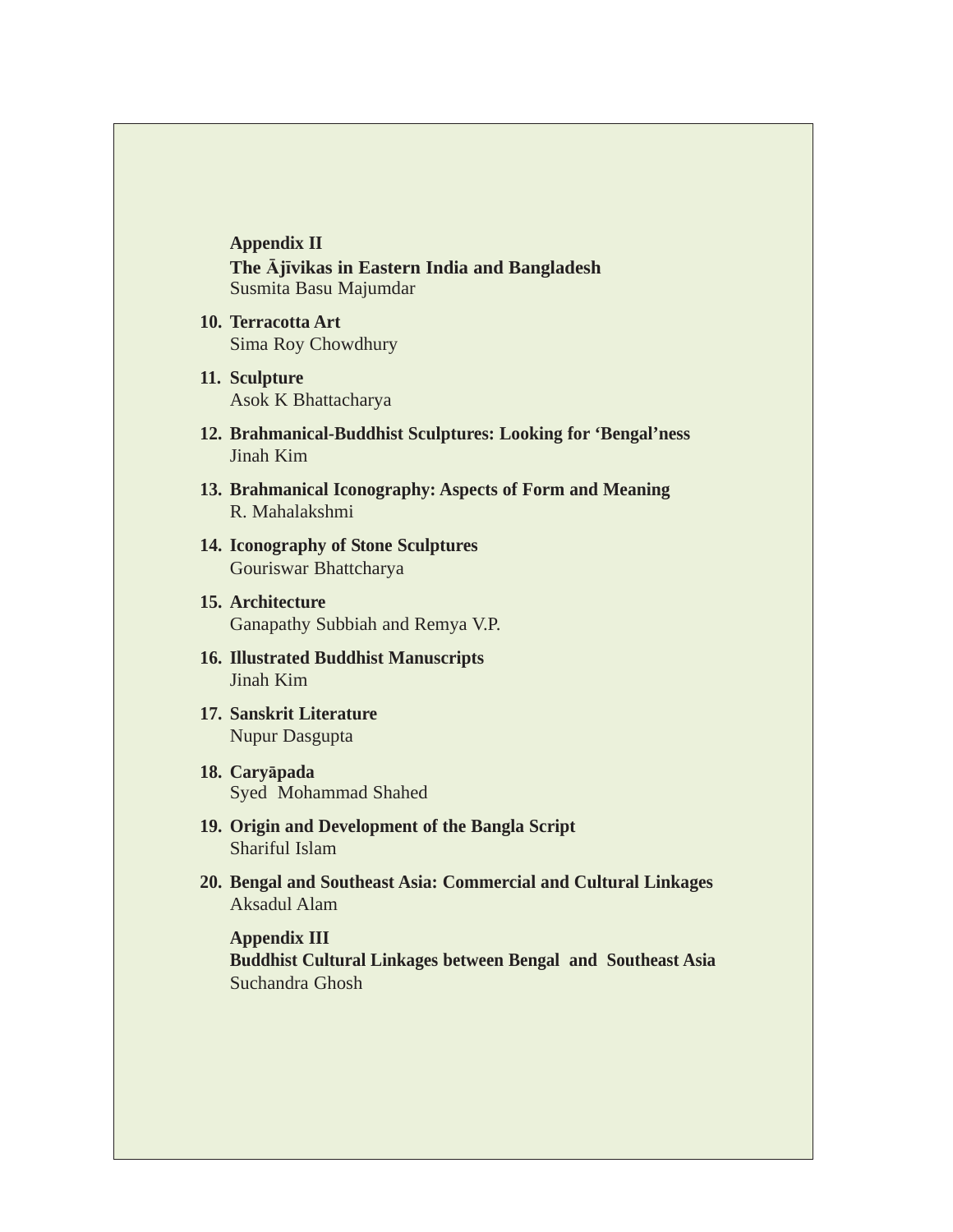# **CONTRIBUTORS**

#### **Aksadul Alam, Ph.D.**

Professor of History, University of Dhaka, Bangladesh

#### **Md. Mahabub-ul Alam**

Assistant Director (Dhaka), Department of Archaeology, Bangladesh

#### **Md. Shafiqul Alam, Ph.D.**

Director General (Former), Department of Archaeology, Bangladesh

#### **Muhammad Mahbubul Alam**

Deputy Director, Oitihya Onneswan, Bangladesh

#### **Bishnupriya Basak, Ph.D.**

Assistant Professor of Archaeology, University of Calcutta, India

## **Ranjit Kumar Bhattacharyya, Ph.D.**

Director (Former) of Anthropological Survey of India

#### **Susmita Basu Majumdar, Ph.D.**

Professor of Ancient Indian History & Culture, University of Calcutta, India

#### **Asok K Bhattacharya, Ph.D.**

Professor (Retired) of Ancient Indian History & Culture, University of Calcutta, India

#### **Gouriswar Bhattacharya, Ph.D.**

Professor (Retired) of Indian Philology and Art History, Free University of Berlin, Germany

## **Mokammal H Bhuiyan, Ph.D.**

Professor of Archaeology, Jahangirnagar University, Bangladesh

#### **Kunal Chakrabarti, Ph.D.**

Professor of History, Jawaharlal Nehru University, India

#### **Sharmi Chakraborty, Ph.D.**

Fellow, Centre for Archaeological Studies & Training, Eastern India

## **Ranabir Chakravarti, Ph.D.**

Professor (Retired) of History, Jawaharlal Nehru University, India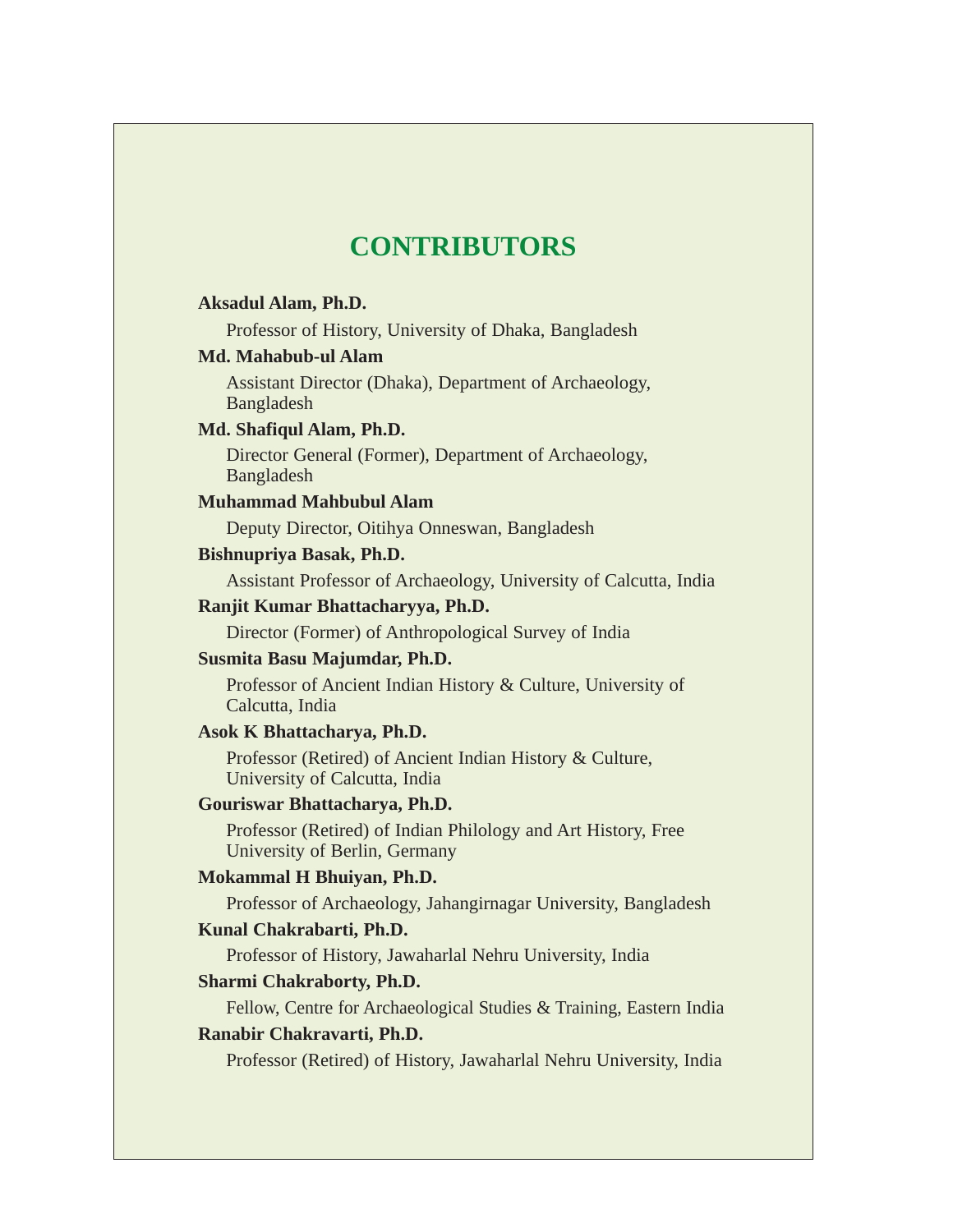## **Abdul Momin Chowdhury, Ph.D.**

Professor (Retired) of History, University of Dhaka, Bangladesh

#### **Sima Roy Chowdhury, Ph.D.**

Researcher and Trustee at Boonton Historical Society and Museum, USA

#### **Nupur Dasgupta, Ph.D.**

Professor of History, Jadavpur University, India

#### **M. Mamun Dewan**

Deputy Director, Oitihya Onneswan, Bangladesh

#### **Ryosuke Furui, Ph.D.**

Associate Professor of Asian Studies, University of Tokyo, Japan

#### **Kaushik Gangopadhyaya, Ph.D.**

Assistant Professor of Archaeology, University of Calcutta, India

#### **Suchandra Ghosh, Ph.D.**

Professor of Ancient Indian History & Culture, University of Calcutta, India

# **Preeti Gulati**

Doctoral Student, Jawaharlal Nehru University, India

#### **Md. Mozammel Hoque, Ph.D.**

Professor of Archaeology, Jahangirnagar University, Bangladesh

#### **Shahanara Husain, Ph.D.**

Professor of History, University of Rajshahi, Bangladesh

## **M. Awlad Hossain**

Assistant Director, Oitihya Onneswan, Bangladesh

#### **Chai Huanbo, Ph.D.**

Professor, Hunan Provincial Institute of Cultural Relics and Archaeology, China

#### **Shahnaj Husne Jahan, Ph.D.**

Professor of Archaeology, University of Liberal Arts Bangladesh

#### **Shariful Islam, Ph.D.**

Deputy Keeper, Bangladesh National Museum

#### **Dev Kumar Jhanjh**

Doctoral Student, Jawaharlal Nehru University, India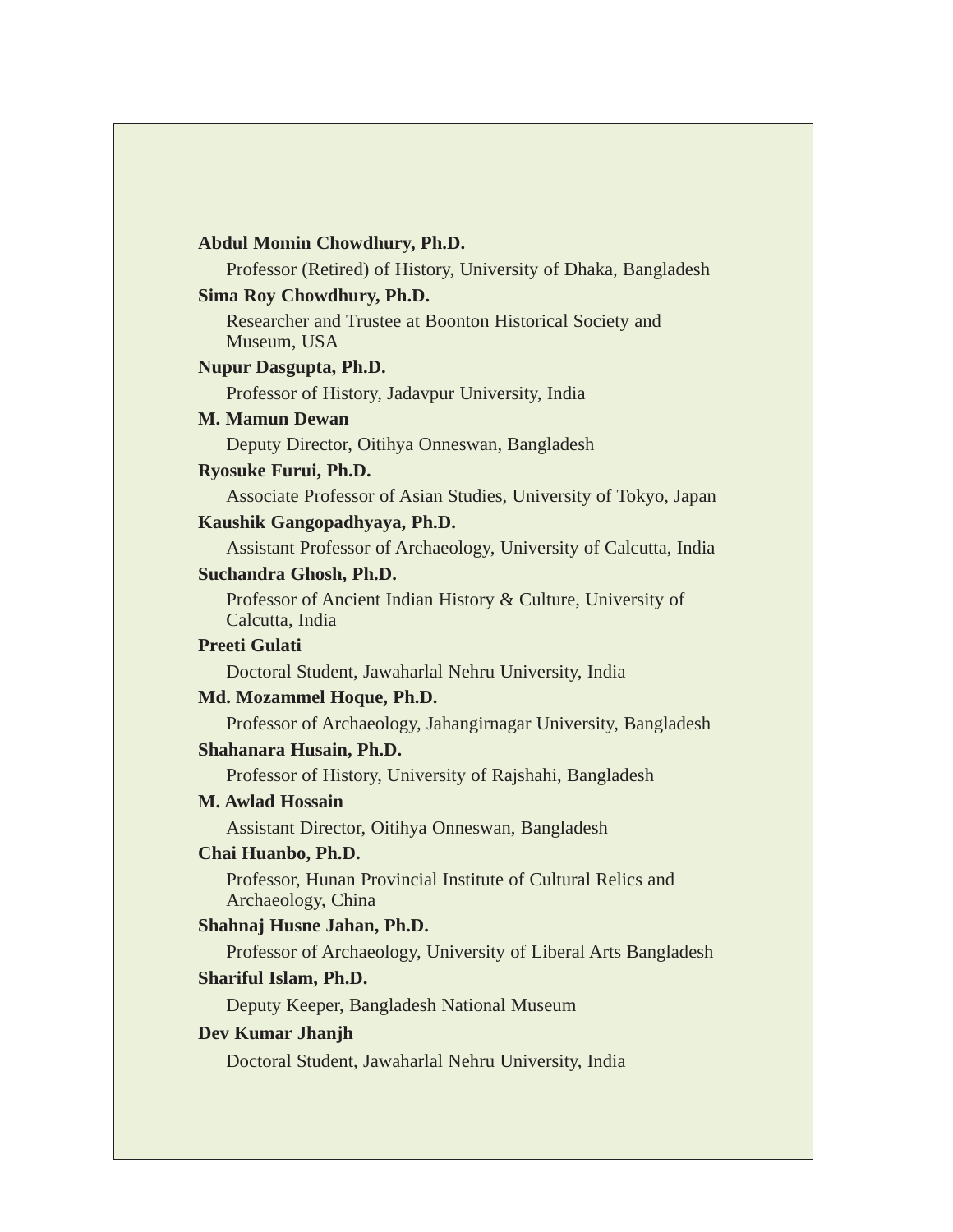#### **Devdutta Kakati**

M.Phil. Student, Jawaharlal Nehru University, India

#### **Sarita Khettry, Ph.D.**

Associate Professor of Ancient Indian History, Culture and Archaeology, Visva-Bharati, India

## **Afroza Khan Mita**

Regional Director (Khulna), Department of Archaeology, Bangladesh

#### **Jinah Kim, Ph.D.**

Associate Professor of History of Art & Architecture, Harvard University, USA

#### **Abhimanyu Kumar**

Doctoral Student, Jawaharlal Nehru University, India

#### **Mo Linheng**

Associate Professor, Hunan Provincial Institute of Cultural Relics and Archaeology, China

#### **R. Mahalakshmi, Ph.D.**

Professor of History, Jawaharlal Nehru University, India

## **Chitta Ranjan Misra, Ph.D.**

Professor of History, University of Rajshahi, Bangladesh

#### **Sayantani Pal, Ph.D.**

Associate Professor of Ancient Indian History & Culture, University of Calcutta, India

#### **Sheena Panja, Ph.D.**

Associate Professor (Retired) of Ancient Indian History, Culture and Archaeology, Visva-Bharati, India

#### **Muhammad Habibulla Pathan**

Researcher, Bangladesh

#### **Sufi Mostafizur Rahman, Ph.D.**

Professor of Archaeology, Jahangirnagar University, Bangladesh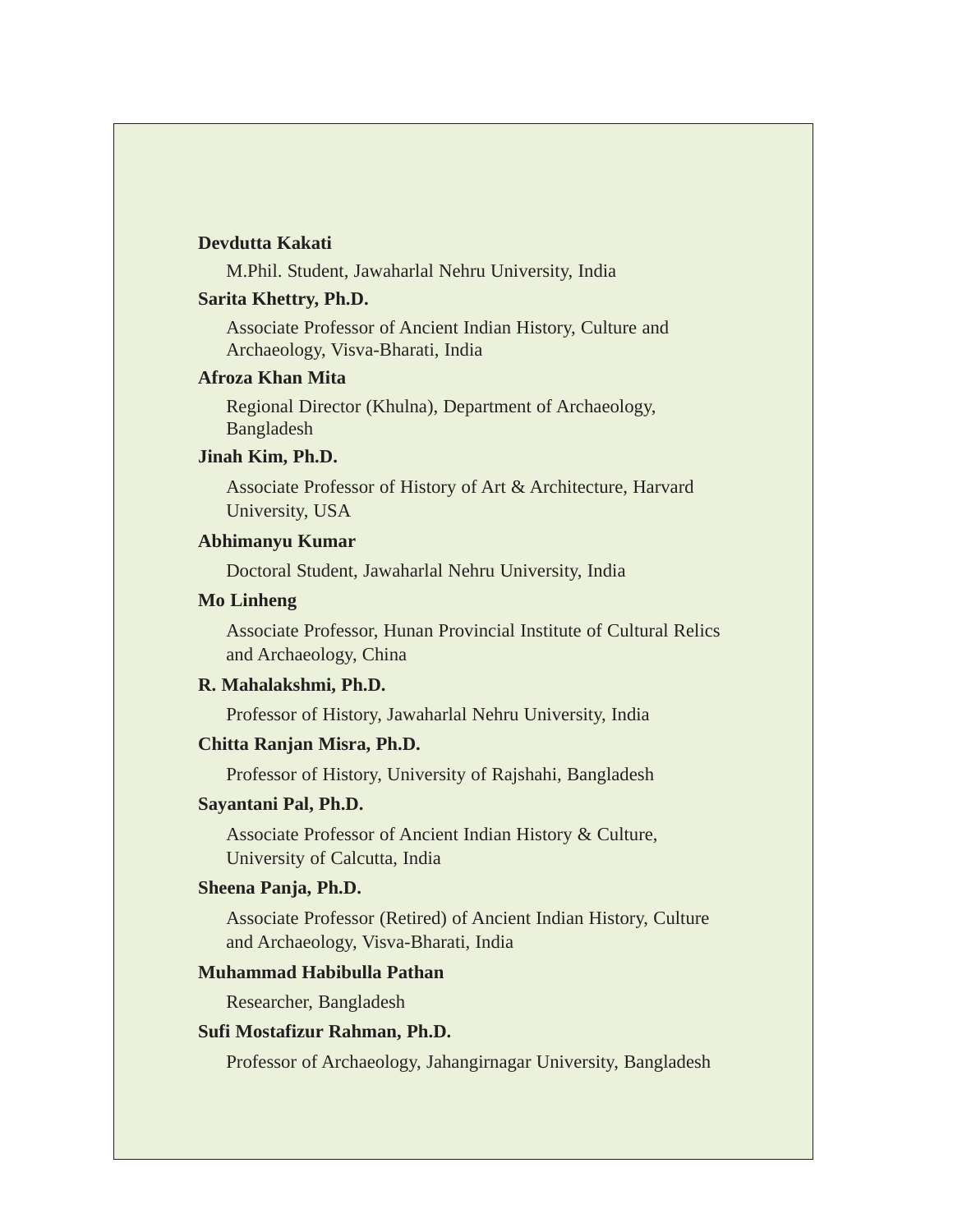#### **A K M Syfur Rahman**

Assistant Director (Khulna), Department of Archaeology, Bangladesh

#### **Monalisa Rakshit**

Disaster Management Specialist, Disaster Management & Civil Defence, West Bengal, India

#### **Sujata Rakshit**

Doctoral Student, Jawaharlal Nehru University, India

#### **Md. Shahinur Rashid**

Assistant Professor of Islamic History & Culture, Hazrat Shah Ali Mahila College, Bangladesh

#### **Remya V.P., Ph.D.**

Assistant Professor of Ancient Indian History, Culture and Archaeology, Visva-Bharati, India

#### **Jean-Francois Salles, Ph.D.**

Director (Former), France-Bangladesh Archaeological Mission

#### **Rajat Sanyal, Ph.D.**

Assistant Professor of Archaeology, University of Calcutta, India

#### **Swadhin Sen, Ph.D.**

Professor of Archaeology, Jahangirnagar University, Bangladesh

#### **Syed Mohammad Shahed, Ph.D.**

Professor of Bangla, University of Dhaka, Bangladesh

#### **Ganapathy Subbiah, Ph.D.**

Professor (Retired) of Ancient Indian History, Culture and Archaeology, Visva-Bharati, India

#### **Mohammad Shohrab Uddin**

Assistant Professor of Archaeology, Comilla University, Bangladesh

#### **Yuan Wei**

Assistant Professor, Hunan Provincial Institute of Cultural Relics and Archaeology, China

#### **Li Yiyuan, Ph.D.**

Associate Professor, Hunan Provincial Institute of Cultural Relics and Archaeology, China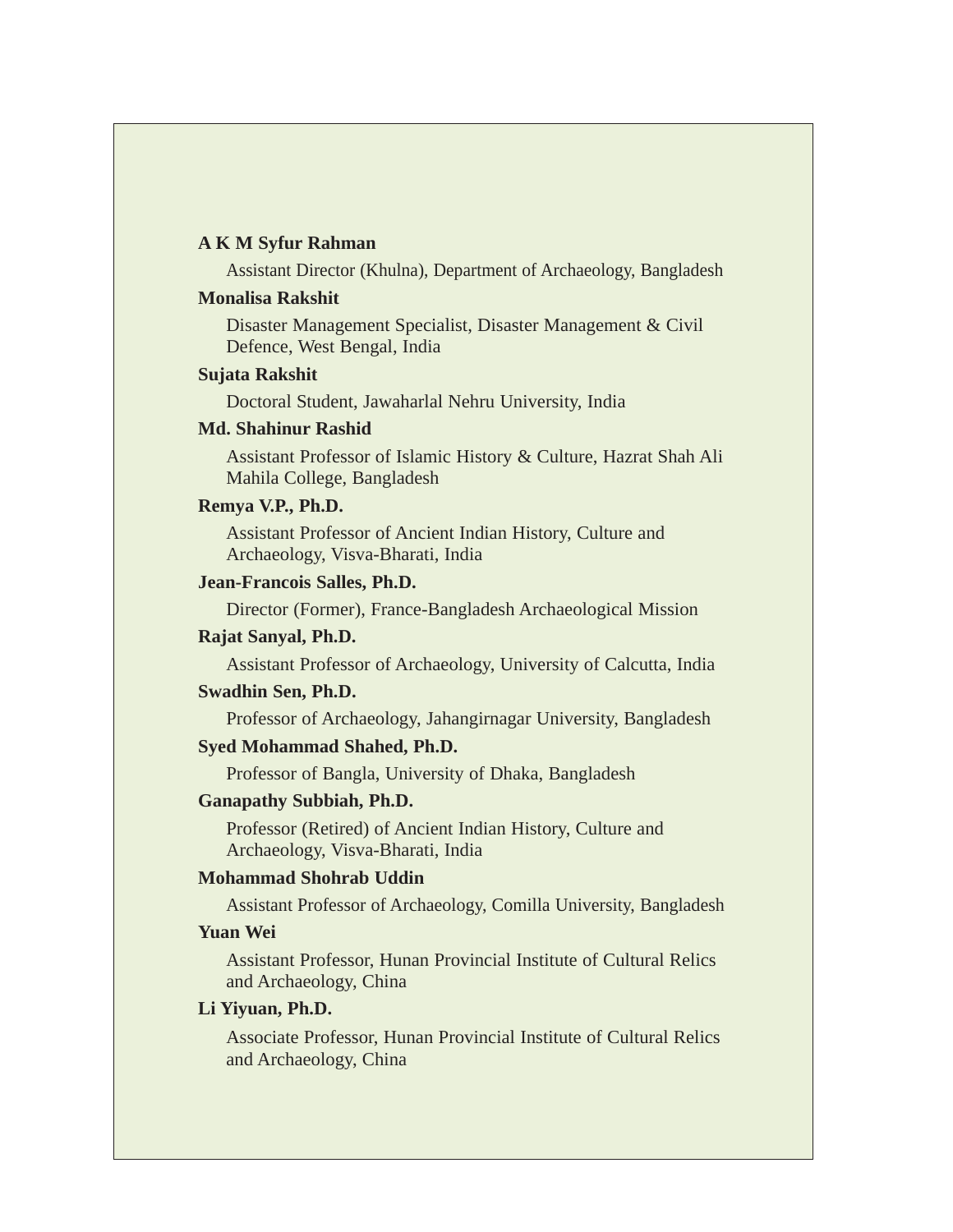# **EDITORS**

**Abdul Momin Chowdhury** studied at the University of Dhaka (1956-1960) and the School of Oriental and African Studies, University of London (1962-1965). He taught at the University of Dhaka (1960- 2005) and retired as Professor of History. He spent an academic year (2013-2014) at the Vanderbilt University, Nashville, Tennessee, U.S.A., as a visiting scholar with a Senior Fulbright Fellowship. In 2014 he was made a Fellow of the Asiatic Society of Bangladesh. His *Dynastic History of Bengal c. 750-1200 A.D.* (Dhaka, 1967) was acclaimed as an authentic work for the period covered. Among his other publications mention may be made of *Babgladexer Itihas* (Dhaka, 1973) and *Pracin Banglar Itihas O Sanskrti* (Dhaka, 2002). He has a number of contributions to edited volumes, and himself edited many volumes including *Bangladesh in the Threshold of Twenty First Century* (Dhaka, 2004), *A Revered Offering to Nalini Kanta Bhattasali, A Versatile Scholar* (Dhaka, 2016).

**Ranabir Chakravarti** has just retired as Professor of Ancient History, Centre for Historical Studies, Jawaharlal Nehru University, New Delhi. He specializes in the socio-economic history of early India with a particular interest in the Indian Ocean maritime history. A regular contributor to international peer-reviewed journals, Chakravarti has authored/edited *A Sourcebook of Indian Civilization* (Hyderabad, 2000), *Trade in Early India* (New Delhi, 2001), *Trade and Traders in Early Indian Society* (New Delhi, 2007), *Indo-Judaic Studies in the Twenty First Century: A View from the Margins* (New York, 2007) and *Exploring Early India up to c. AD 1300* (New Delhi, 2016). He has annotated the English translation (by Giles Constable) of a 14th century Latin Crusade text (*How to Defeat the Saracens*, Washington DC, 2012).